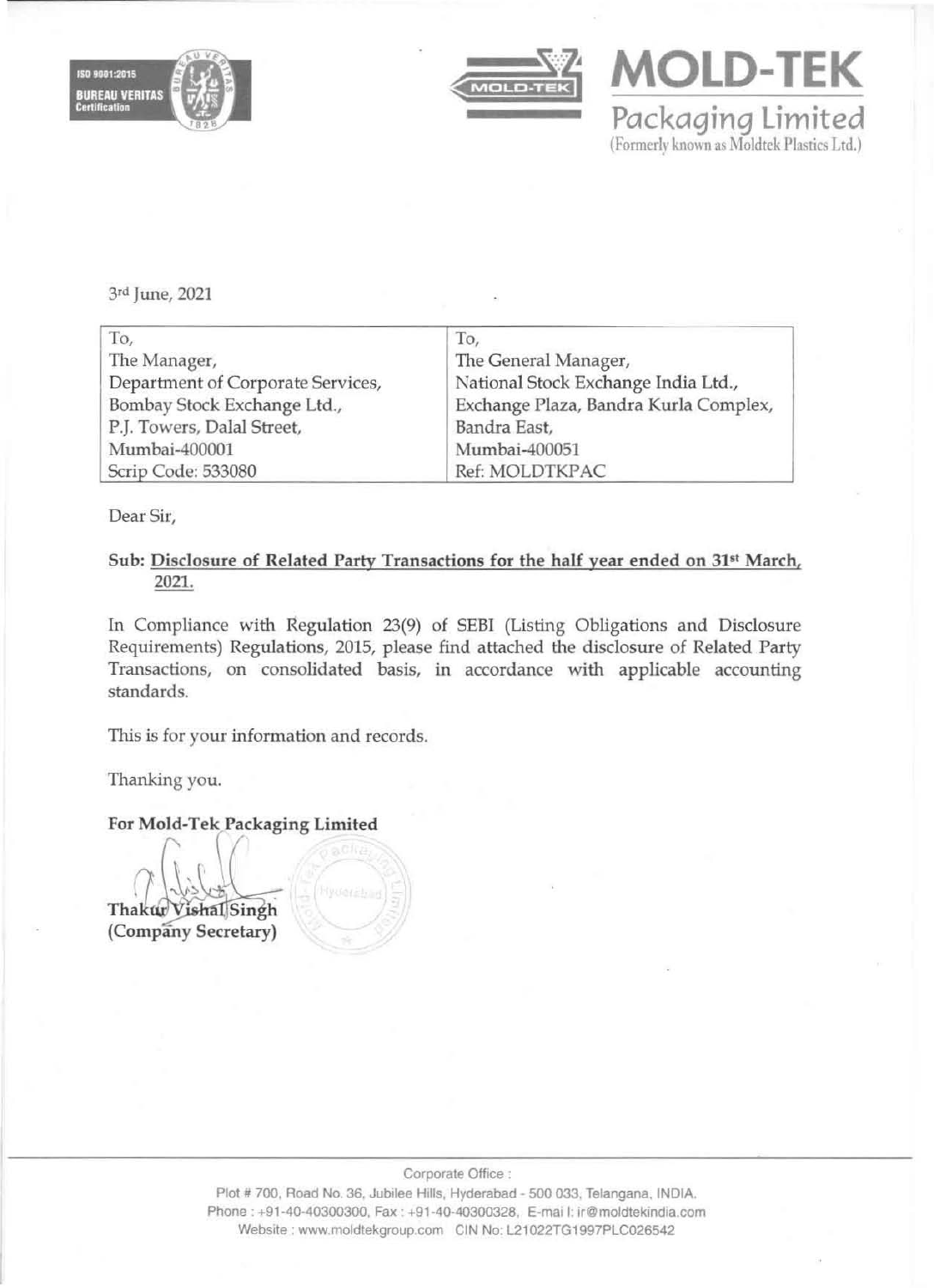## MOLO·TEK PACKAGING UMITED

## All amounts in  $\P$  lakhs, unless otherwise stated

DISCLOSURE OF RELATED PARTY TRANSACTIONS ON A CONSOLIDATED BASIS FOR THE HALF YEAR ENDED 31 MARCH, 2021 {In accordance with Regulation 23(9) of the SEBI (Listing Obligations and Disclosure Requirements) Regulations, 2015)

Names of related parties and nature of relationships:

| Names of the related parties                                             | Nature of relationship                                           |  |  |  |
|--------------------------------------------------------------------------|------------------------------------------------------------------|--|--|--|
| i) Key Management Personnel (KMP):                                       |                                                                  |  |  |  |
| J. Lakshmana Rao                                                         | Chairman & Managing Director                                     |  |  |  |
| A. Subramanyam                                                           | Deputy Managing Director                                         |  |  |  |
| P. Venkateswara Rao                                                      | Deputy Managing Director                                         |  |  |  |
| M. Srinivas                                                              | Whole-time Director                                              |  |  |  |
| A. Seshu Kumari                                                          | Chief Financial Officer                                          |  |  |  |
| Thakur Vishal Singh                                                      | Company Secretary                                                |  |  |  |
| ii) Non-Whole-time Directors                                             |                                                                  |  |  |  |
| J. Mytraevi                                                              | Director                                                         |  |  |  |
| Kotagiri Venkata Appa Rao                                                | Director                                                         |  |  |  |
| T.Venkateswara Rao                                                       | <b>Director</b>                                                  |  |  |  |
| Immaneni Eswara Rao                                                      | Director                                                         |  |  |  |
| Dhanraj Tirumala                                                         | Director                                                         |  |  |  |
| Madhuri Venkata Ramani Viswanadham                                       | Director                                                         |  |  |  |
| B. Ramakrishna                                                           | Director                                                         |  |  |  |
| iii) Relatives of key managerial personnel:                              |                                                                  |  |  |  |
| J. Navya Mythri                                                          | Assistant Finance Controller                                     |  |  |  |
| J. Rana Pratap                                                           | Vice President of New Business Devlopment                        |  |  |  |
| S. Kavya                                                                 | Chief Manager of New Business Devlopment                         |  |  |  |
| A. Durga Sundeep                                                         | Vice President of New Business Devlopment (from 1 October, 2019) |  |  |  |
| J. Sathya Sravya                                                         | Management Trainee (from 1 December, 2020)                       |  |  |  |
| J.Sudha Rani                                                             | Spouse of Chairman & Managing Director                           |  |  |  |
| P.S.N.Vamsi Prasad                                                       | Son-in-law of Chairman & Managing Director                       |  |  |  |
| J.Bhujanga Rao                                                           | Brother of Chairman & Managing Director                          |  |  |  |
| N. Padmavathi                                                            | Sister of Chairman & Managing Director                           |  |  |  |
| A.Lakshmi Mythri                                                         | Daughter of A. Subramanyam                                       |  |  |  |
| Jandhyala V.S.N. Krishna                                                 | Son-in-law of A. Subramanyam                                     |  |  |  |
| Y.Manasa                                                                 | Daughter-in-law of A. Subramanyam                                |  |  |  |
| P.Sai Lakshmi                                                            | Spouse of P. Venkateswara Rao                                    |  |  |  |
| P.Appa Rao                                                               | Brother of P. Venkateswara Rao                                   |  |  |  |
| M.Hyma                                                                   | Spouse of M. Srinivas                                            |  |  |  |
| M.Koteshwara Rao                                                         | Brother of M. Srinivas                                           |  |  |  |
| K.Srinivasa Vengala Rao                                                  | Son of Kotagiri Venkata Appa Rao                                 |  |  |  |
| T.Vimala                                                                 | Spouse of T.Venkateswara Rao                                     |  |  |  |
| iv) Enterprises in which key managerial personnel and/or their relatives |                                                                  |  |  |  |
| have control:                                                            |                                                                  |  |  |  |
| Mold-Tek Technologies Limited                                            |                                                                  |  |  |  |
| Friends Packaging Industries                                             |                                                                  |  |  |  |
| Capricorn Industries                                                     |                                                                  |  |  |  |
| Dynamic Metal Industries Pvt Ltd                                         |                                                                  |  |  |  |
| Sri Kanaka Durga Mini Transport                                          |                                                                  |  |  |  |
| J.S. Sundaram & Co.                                                      |                                                                  |  |  |  |